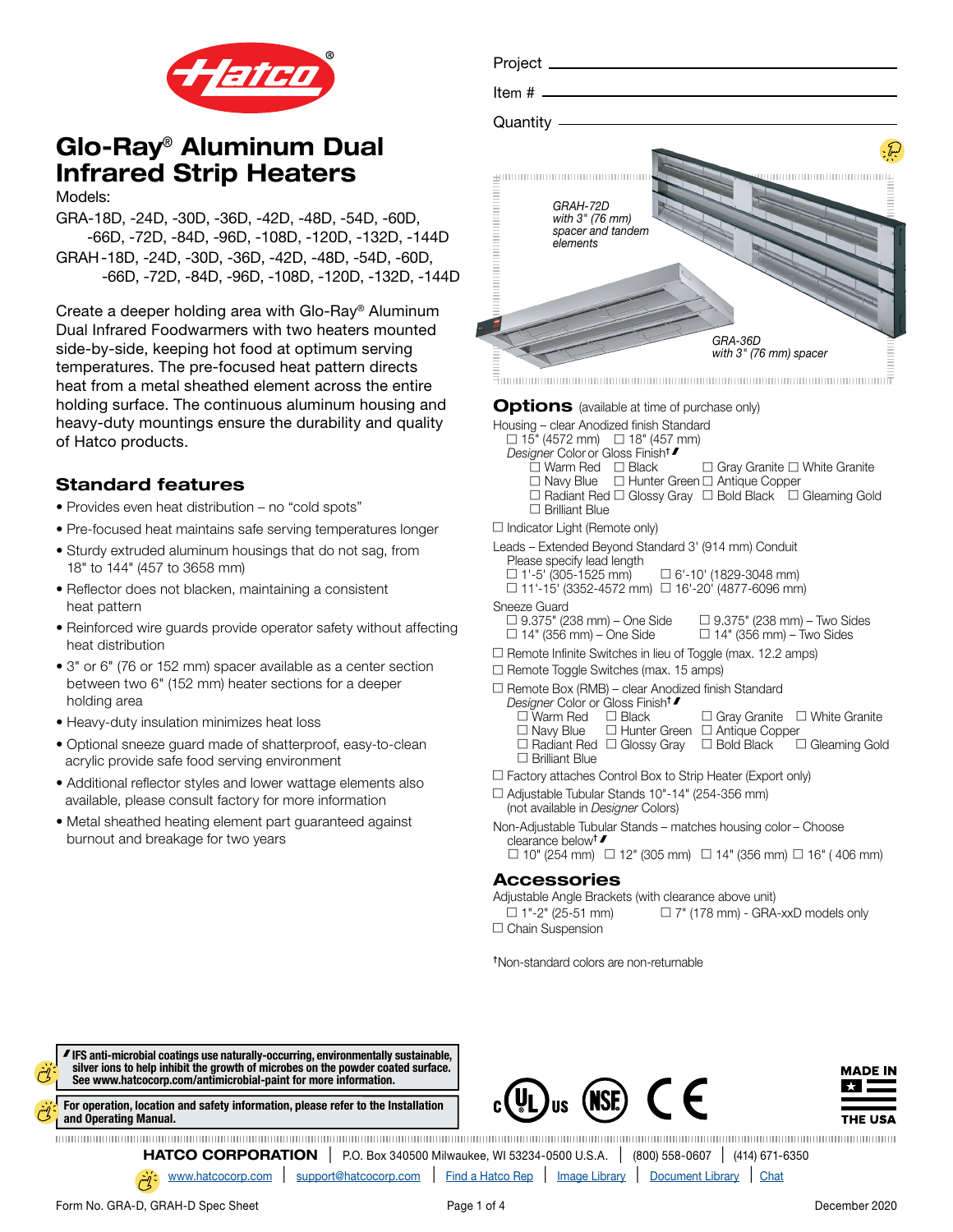

Models: GRA -18D, -24D, -30D, -36D, -42D, -48D, -54D, -60D, -66D, -72D, -84D, -96D, -108D, -120D, -132D, -144D GRAH-18D, -24D, -30D, -36D, -42D, -48D, -54D, -60D, -66D, -72D, -84D, -96D, -108D, -120D, -132D, -144D

| <b>GRA-D and GRAH-D</b>                       |                                                        |                                 |                                 |                     |                                                                                                                                                                                        |                                                        |                   |                    | Power Location (36" (914 mm) flexible | metal conduit with 42"(1067 mm) leads standard)        |
|-----------------------------------------------|--------------------------------------------------------|---------------------------------|---------------------------------|---------------------|----------------------------------------------------------------------------------------------------------------------------------------------------------------------------------------|--------------------------------------------------------|-------------------|--------------------|---------------------------------------|--------------------------------------------------------|
| $\circ$                                       |                                                        |                                 |                                 |                     |                                                                                                                                                                                        |                                                        |                   |                    |                                       |                                                        |
|                                               | 18" thru 144" (457-3658 mm) -                          |                                 |                                 |                     |                                                                                                                                                                                        |                                                        |                   |                    |                                       |                                                        |
|                                               |                                                        |                                 |                                 |                     |                                                                                                                                                                                        |                                                        |                   |                    |                                       |                                                        |
|                                               | <b>FRONT VIEW (width)</b>                              |                                 |                                 |                     |                                                                                                                                                                                        |                                                        |                   |                    |                                       |                                                        |
|                                               |                                                        |                                 |                                 |                     |                                                                                                                                                                                        |                                                        |                   |                    |                                       |                                                        |
| বা                                            |                                                        | 2.5"<br>I<br>(64 mm)            |                                 |                     |                                                                                                                                                                                        |                                                        |                   |                    |                                       |                                                        |
|                                               | 15" or 18"                                             |                                 |                                 |                     |                                                                                                                                                                                        |                                                        |                   |                    |                                       |                                                        |
|                                               | (381 or 457 mm)                                        |                                 |                                 |                     | Switch __ <del>__ T</del>                                                                                                                                                              |                                                        |                   |                    |                                       |                                                        |
|                                               | <b>END VIEW (depth)</b>                                |                                 |                                 |                     |                                                                                                                                                                                        |                                                        |                   | <b>TOP VIEW</b>    |                                       |                                                        |
| Glo-Ray® Dual Infrared Aluminum Strip Heaters |                                                        |                                 |                                 |                     |                                                                                                                                                                                        |                                                        |                   |                    |                                       |                                                        |
|                                               |                                                        |                                 |                                 |                     | <b>Dimensions:</b> with 3" (76 mm) Spacer: 18" - 144 W x 15" D x 2.5" H (457 - 3658 x 381 x 64 mm)<br>with 6" (152 mm) Spacer: 18" - 144 W x 18" D x 2.5" H (457 - 3658 x 457 x 64 mm) |                                                        |                   |                    |                                       | The shaded areas contain<br>electrical information for |
|                                               |                                                        |                                 |                                 |                     | Amps: Amps on all models can vary based on configuration - please consult factory.                                                                                                     |                                                        |                   |                    | International models                  |                                                        |
| <b>Standard Watt</b>                          |                                                        |                                 |                                 | Ship                | <b>High Watt</b>                                                                                                                                                                       |                                                        |                   |                    | Ship                                  | <b>Both Models</b>                                     |
| Model                                         | Volts<br>120                                           | Watt                            | Amps<br>4.2                     | Weight.*            | Model                                                                                                                                                                                  | <b>Volts</b><br>120                                    | Watt              | Amps               | Weight.*                              | Width                                                  |
|                                               | 208                                                    | 500                             | 2.4                             |                     |                                                                                                                                                                                        | 208                                                    | 700               | 5.8<br>3.4         |                                       | 18"                                                    |
|                                               | 240                                                    |                                 | 2.1                             |                     |                                                                                                                                                                                        | 240                                                    |                   | 2.9                |                                       |                                                        |
| GRA-18D                                       | $\overline{\phantom{a}}$<br>200                        | $\overline{\phantom{a}}$<br>462 | $\overline{\phantom{a}}$<br>2.5 | 14 lbs.             | GRAH-18D                                                                                                                                                                               | 100<br>200                                             | 700<br>647        | 7.0<br>3.5         | 14 lbs.                               |                                                        |
|                                               | 220                                                    | 500                             | 1.1                             | (7 kg.)             |                                                                                                                                                                                        | 220                                                    | 700               | 3.2                | (7 kg.)                               | $(457 \, \text{mm})$                                   |
|                                               | 220-230 (CE) <sup>*</sup>                              | 500-546                         | $2.3 - 2.4$                     |                     |                                                                                                                                                                                        | 220-230 (CE) <sup>*</sup>                              | 700-765           | $3.2 - 3.3$        |                                       |                                                        |
|                                               | 230-240 (CE) <sup>*</sup><br>240                       | 459-500<br>500                  | $2.0 - 2.1$<br>1.0              |                     |                                                                                                                                                                                        | 230-240 (CE) <sup>*</sup><br>240                       | 643-700<br>700    | $2.8 - 2.9$<br>2.9 |                                       |                                                        |
|                                               | 120                                                    |                                 | 5.8                             |                     |                                                                                                                                                                                        | 120                                                    |                   | 8.3                |                                       |                                                        |
|                                               | 208                                                    | 700                             | 3.4                             |                     |                                                                                                                                                                                        | 208                                                    | 1000              | 4.8                |                                       | 24"<br>$(610 \, \text{mm})$                            |
|                                               | 240                                                    |                                 | 2.9                             |                     |                                                                                                                                                                                        | 240<br>100                                             | 1000              | 4.2<br>10.0        |                                       |                                                        |
| GRA-24D                                       | 200                                                    | 647                             | 1.8                             | 16 lbs.<br>(8 kg.)  | GRAH-24D                                                                                                                                                                               | 200                                                    | 925               | 5.0                | 16 lbs.                               |                                                        |
|                                               | 220                                                    | 700<br>700-765                  | 1.6<br>$3.2 - 3.3$              |                     |                                                                                                                                                                                        | 220                                                    | 1000<br>1000-1093 | 4.5<br>$4.5 - 4.8$ | (8 kg.)                               |                                                        |
|                                               | 220-230 (CE) <sup>*</sup><br>230-240 (CE) <sup>*</sup> | 643-700                         | $2.8 - 2.9$                     |                     |                                                                                                                                                                                        | 220-230 (CE) <sup>*</sup><br>230-240 (CE) <sup>*</sup> | 918-1000          | $4.0 - 4.2$        |                                       |                                                        |
|                                               | 240                                                    | 700                             | 1.5                             |                     |                                                                                                                                                                                        | 240                                                    | 1000              | 4.2                |                                       |                                                        |
|                                               | 120<br>208                                             | 900                             | 7.5<br>4.3                      |                     | GRAH-30D <sup>®</sup>                                                                                                                                                                  | 120<br>208                                             | 1320              | 11.0<br>6.3        |                                       | 30"<br>$(762$ mm)                                      |
|                                               | 240                                                    |                                 | 3.8                             |                     |                                                                                                                                                                                        | 240                                                    |                   | 5.5                | 18 lbs.<br>(9 kg.)                    |                                                        |
|                                               | $\overline{\phantom{a}}$<br>200                        | $\overline{\phantom{a}}$        | $\overline{\phantom{a}}$        |                     |                                                                                                                                                                                        | 100<br>200                                             | 1320              | 13.2               |                                       |                                                        |
| GRA-30D                                       | 220                                                    | 832<br>900                      | 2.3<br>2.1                      | 18 lbs.<br>(9 kg.)  |                                                                                                                                                                                        | 220                                                    | 1220<br>1320      | 6.6<br>6.0         |                                       |                                                        |
|                                               | 220-230 (CE) <sup>*</sup>                              | 900-984                         | $4.1 - 4.3$                     |                     |                                                                                                                                                                                        | 220-230 (CE) <sup>+</sup>                              | 1320-1443         | $6.0 - 6.3$        |                                       |                                                        |
|                                               | 230-240 (CE) <sup>*</sup><br>240                       | 827-900<br>900                  | $3.6 - 3.8$<br>1.9              |                     |                                                                                                                                                                                        | 230-240 (CE) <sup>*</sup><br>240                       | 1212-1320<br>1320 | $5.3 - 5.5$<br>5.5 |                                       |                                                        |
|                                               | 120                                                    |                                 | 9.6                             |                     |                                                                                                                                                                                        | 120                                                    |                   | 13.3               |                                       |                                                        |
|                                               | 208                                                    | 1150                            | 5.5                             |                     | GRAH-36D <sup>®</sup>                                                                                                                                                                  | 208                                                    | 1600              | 7.7                | 19 lbs.                               | 36"                                                    |
|                                               | 240<br>$\overline{\phantom{a}}$                        |                                 | 4.8<br>$\overline{\phantom{a}}$ |                     |                                                                                                                                                                                        | 240<br>100                                             | 1600              | 6.7<br>16.0        |                                       |                                                        |
| GRA-36D                                       | 200                                                    | 1063                            | 2.9                             | 19 lbs.             |                                                                                                                                                                                        | 200                                                    | 1479              | 8.0                |                                       |                                                        |
|                                               | 220<br>220-230 (CE) <sup>*</sup>                       | 1150<br>1150-1257               | 2.6<br>$5.2 - 5.5$              | $(9$ kg.)           |                                                                                                                                                                                        | 220<br>220-230 (CE) <sup>*</sup>                       | 1600<br>1600-1749 | 7.3<br>$7.3 - 7.6$ | (9 kg.)                               | $(914$ mm $)$                                          |
|                                               | 230-240 (CE) <sup>*</sup>                              | 1056-1150                       | $4.6 - 4.8$                     |                     |                                                                                                                                                                                        | 230-240 (CE) <sup>+</sup>                              | 1469-1600         | $6.4 - 6.7$        |                                       |                                                        |
|                                               | 240                                                    | 1150                            | 4.8                             |                     |                                                                                                                                                                                        | 240                                                    | 1600              | 6.7                |                                       |                                                        |
|                                               | 120<br>208                                             | 1350                            | 11.3<br>6.5                     |                     |                                                                                                                                                                                        | 120<br>208                                             | 1900              | 15.8<br>9.1        |                                       | 42"<br>$(1067$ mm $)$                                  |
|                                               | 240                                                    |                                 | 5.6                             |                     |                                                                                                                                                                                        | 240                                                    |                   | 7.9                |                                       |                                                        |
| $GRA-42D$                                     | $\overline{\phantom{a}}$<br>200                        | 1248                            | $\overline{\phantom{a}}$<br>6.8 |                     | GRAH-42D                                                                                                                                                                               | 100<br>200                                             | 1900<br>1757      | 19.0<br>9.5        | 24 lbs.<br>(11 kg.)                   |                                                        |
|                                               | 220                                                    | 1350                            | 6.1                             | 23 lbs.<br>(11 kg.) |                                                                                                                                                                                        | 220                                                    | 1900              | 8.6                |                                       |                                                        |
|                                               | 220-230 (CE) <sup>*</sup>                              | 1350-1476                       | $6.1 - 6.4$                     |                     |                                                                                                                                                                                        | 220-230 (CE) <sup>*</sup>                              | 1900-2077         | $8.6 - 9.0$        |                                       |                                                        |
|                                               | 230-240 (CE) <sup>*</sup><br>240                       | 1240-1350<br>1350               | $5.4 - 5.6$<br>5.6              |                     |                                                                                                                                                                                        | 230-240 (CE) <sup>*</sup><br>240                       | 1745-1900<br>1900 | $7.6 - 7.9$<br>7.9 |                                       |                                                        |
|                                               |                                                        |                                 |                                 |                     |                                                                                                                                                                                        |                                                        |                   |                    |                                       |                                                        |

\* Shipping weight includes packaging, and does not include RMB. ◆ CE approved units for 220–230V utilize a 220V heating system; 230–240V CE units utilize a 240V heating system.

■ 100V and 120V models may require additional switches, consult factory for applications.

HATCO CORPORATION | P.O. Box 340500 Milwaukee, WI 53234-0500 U.S.A. | (800) 558-0607 | (414) 671-6350

[www.hatcocorp.com](https://www.hatcocorp.com/en) | [support@hatcocorp.com](mailto:support%40hatcocorp.com?subject=) | [Find a Hatco Rep](https://www.hatcocorp.com/en/support/find-a-rep) | [Image Library](https://www.hatcocorp.com/en/resources/image-library) | [Document Library](https://www.hatcocorp.com/en/resources/document-library) | [Chat](http://messenger.providesupport.com/messenger/09icew6fjvmk507jd84boe6v2r.html)

Form No. GRA-D, GRAH-D Spec Sheet **Page 2 of 4** Page 2 of 4 December 2020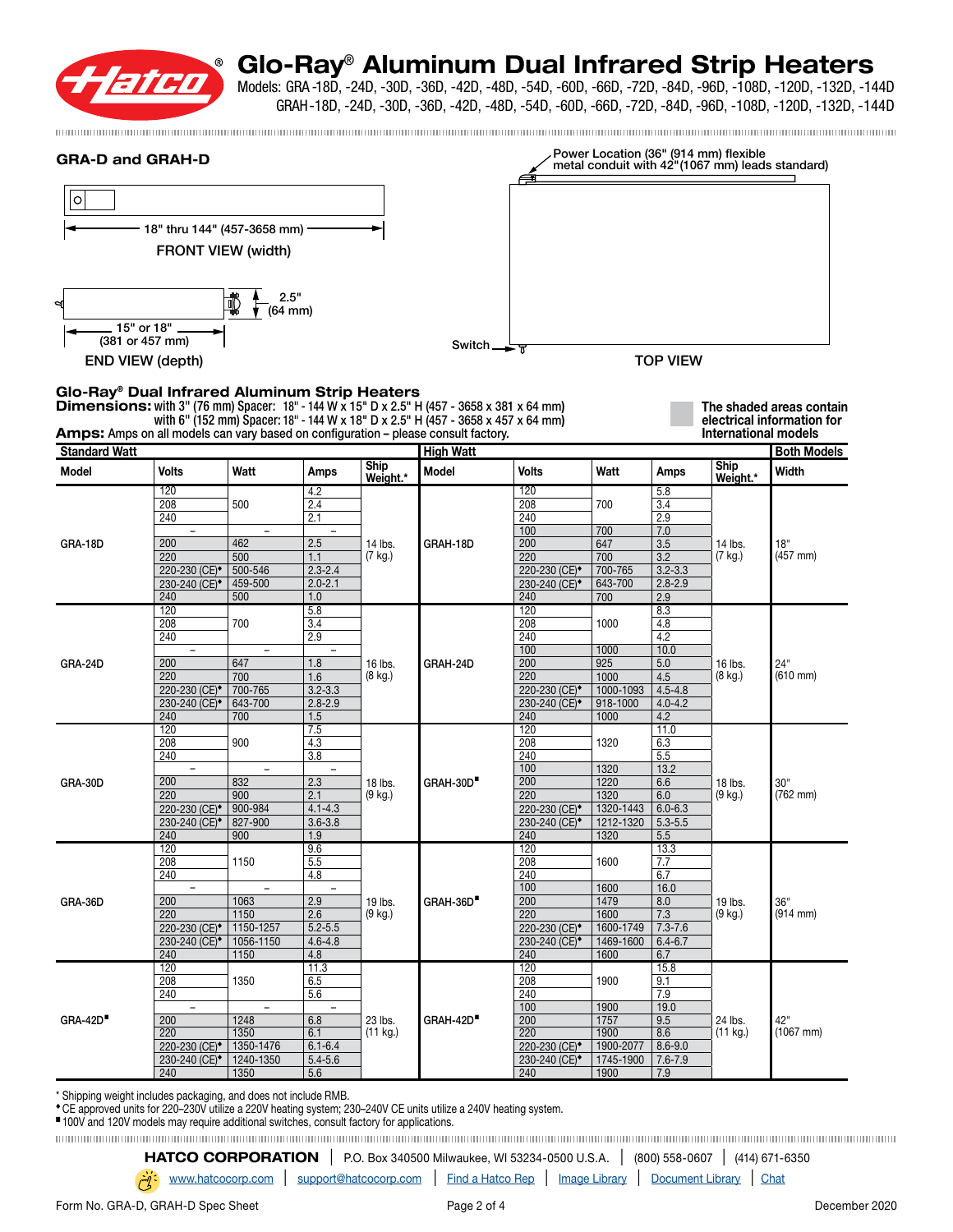

Models: GRA -18D, -24D, -30D, -36D, -42D, -48D, -54D, -60D, -66D, -72D, -84D, -96D, -108D, -120D, -132D, -144D GRAH-18D, -24D, -30D, -36D, -42D, -48D, -54D, -60D, -66D, -72D, -84D, -96D, -108D, -120D, -132D, -144D

| <b>Standard Watt</b><br><b>Model</b> | Volts                      |                          |                          |                               |                       | <b>Amps:</b> Amps on all models can vary based on configuration – please consult factory. |           |               |                               | International models |
|--------------------------------------|----------------------------|--------------------------|--------------------------|-------------------------------|-----------------------|-------------------------------------------------------------------------------------------|-----------|---------------|-------------------------------|----------------------|
|                                      |                            |                          |                          |                               | <b>High Watt</b>      |                                                                                           |           |               |                               | <b>Both Models</b>   |
|                                      |                            | Watt                     |                          | <b>Ship</b>                   | Model                 | <b>Volts</b>                                                                              | Watt      |               | <b>Ship</b>                   | Width                |
|                                      |                            |                          | Amps                     | Weight*                       |                       |                                                                                           |           | <b>Amps</b>   | Weight*                       |                      |
|                                      | 120                        |                          | 13.3                     |                               |                       | 120                                                                                       |           | 18.3          |                               |                      |
|                                      | 208                        | 1600                     | 7.7                      |                               |                       | 208                                                                                       | 2200      | 10.6          |                               |                      |
|                                      | 240                        |                          | 6.7                      | 27 lbs.<br>$(12 \text{ kg.})$ |                       | 240                                                                                       |           | 9.2           | 27 lbs.<br>$(12 \text{ kg.})$ | 48"<br>$(1219$ mm)   |
|                                      |                            |                          |                          |                               |                       | 100                                                                                       | 2200      | 22.0          |                               |                      |
| GRA-48D                              | 200                        | 1479                     | 8.0                      |                               | GRAH-48D <sup>®</sup> | 200                                                                                       | 2034      | 11.0          |                               |                      |
|                                      | 220                        | 1600                     | 7.3                      |                               |                       | 220                                                                                       | 2200      | 10.0          |                               |                      |
|                                      | 220-230 (CE) <sup>*</sup>  | 1600-1749                | $7.3 - 7.6$              |                               |                       | 220-230 (CE) <sup>*</sup>                                                                 | 2200-2405 | $10.0 - 10.5$ |                               |                      |
|                                      | 230-240 (CE) <sup>*</sup>  | 1469-1600                | $6.4 - 6.7$              |                               |                       | 230-240 (CE) <sup>*</sup>                                                                 | 220-2200  | $8.8 - 9.2$   |                               |                      |
|                                      | 240                        | 1600                     | 6.7                      |                               |                       | 240                                                                                       | 2200      | 9.2           |                               |                      |
|                                      | 120                        |                          | 15.4                     |                               |                       | 120                                                                                       |           | 20.8          |                               |                      |
|                                      | 208                        | 1850                     | 8.9                      |                               |                       | 208                                                                                       | 2500      | 12.0          |                               |                      |
|                                      | 240                        |                          | 7.7                      |                               |                       | 240                                                                                       |           | 10.4          | 30 lbs.<br>$(14 \text{ kg.})$ |                      |
|                                      | $\overline{\phantom{a}}$   | $\overline{\phantom{a}}$ |                          |                               |                       | 100                                                                                       | 2500      | 25.0          |                               |                      |
| <b>GRA-54D</b>                       | 200                        | 1710                     | 9.3                      | 30 lbs.                       | GRAH-54D <sup>®</sup> | 200                                                                                       | 2311      | 12.5          |                               | 54"                  |
|                                      | $\overline{220}$           | 1850                     | 8.4                      | $(14 \text{ kg.})$            |                       | $\overline{220}$                                                                          | 2500      | 11.4          |                               | $(1372$ mm)          |
|                                      | 220-230 (CE) <sup>*</sup>  | 1850-2022                | $8.4 - 8.8$              |                               |                       | 220-230 (CE) <sup>*</sup>                                                                 | 2500-2732 | 11.4-11.9     |                               |                      |
|                                      | 230-240 (CE) <sup>*</sup>  | 1699-1850                | $7.4 - 7.7$              |                               |                       | 230-240 (CE) <sup>*</sup>                                                                 | 2296-2500 | $10.0 - 10.4$ |                               |                      |
|                                      | 240                        | 1850                     | 7.7                      |                               |                       | 240                                                                                       | 2500      | 10.4          |                               |                      |
|                                      | 120                        |                          | 17.5                     |                               |                       | 120                                                                                       |           | 23.3          |                               |                      |
|                                      | 208                        | 2100                     | 10.1                     |                               |                       | 208                                                                                       | 2800      | 13.5          |                               |                      |
|                                      | 240                        |                          | 8.8                      |                               |                       | 240                                                                                       |           | 11.7          |                               |                      |
|                                      |                            |                          |                          |                               |                       | 100                                                                                       | 2800      | 28.0          |                               |                      |
| <b>GRA-60D</b>                       | 200                        | 1942                     | 10.5                     | 35 lbs.<br>(16 kg.)           | GRAH-60D <sup>®</sup> | 200                                                                                       | 2589      | 14.0          | 34 lbs.<br>$(16 \text{ kg.})$ | 60"<br>$(1524$ mm)   |
|                                      | 220                        | 2100                     | 9.5                      |                               |                       | 220                                                                                       | 2800      | 12.7          |                               |                      |
|                                      | 220-230 (CE) <sup>*</sup>  | 2100-2295                | $9.5 - 10.0$             |                               |                       | 220-230 (CE) <sup>*</sup>                                                                 | 2800-3060 | 12.7-13.3     |                               |                      |
|                                      | 230-240 (CE) <sup>*</sup>  | 1929-2100                | $8.4 - 8.8$              |                               |                       | 230-240 (CE) <sup>*</sup>                                                                 | 2572-2800 | $11.2 - 11.7$ |                               |                      |
|                                      | 240                        | 2100                     | 8.8                      |                               |                       | 240                                                                                       | 2800      | 11.7          |                               |                      |
|                                      | 120                        |                          | 19.3                     |                               |                       | 120                                                                                       |           | 26.0          |                               |                      |
|                                      | 208                        | 2320                     | 11.2                     |                               |                       | 208                                                                                       | 3120      | 15.0          | 38 lbs.<br>$(18 \text{ kg.})$ |                      |
|                                      | 240                        |                          | 9.7                      |                               |                       | 240                                                                                       |           | 13.0          |                               |                      |
| <b>GRA-66D</b>                       | $\overline{\phantom{a}}$   | $\overline{\phantom{a}}$ | $\overline{\phantom{0}}$ |                               |                       | 100                                                                                       | 3120      | 31.2          |                               | 66"<br>$(1676$ mm)   |
|                                      | 200                        | 2145                     | 11.6                     | 36 lbs.                       | GRAH-66D <sup>V</sup> | 200                                                                                       | 2885      | 15.6          |                               |                      |
|                                      | 220                        | 2320                     | 10.5                     | (17 kg.)                      |                       | 220                                                                                       | 3120      | 14.2          |                               |                      |
|                                      | 220-230 (CE) <sup>*</sup>  | 2320-2536                | $10.5 - 11.0$            |                               |                       | 220-230 (CE) <sup>*</sup>                                                                 | 3120-3410 | $14.2 - 14.8$ |                               |                      |
|                                      | 230-240 (CE) <sup>*</sup>  | 2131-2320                | $9.3 - 9.7$              |                               |                       | 230-240 (CE) <sup>*</sup>                                                                 | 2865-3120 | $12.5 - 13.0$ |                               |                      |
|                                      | 240                        | 2320                     | 9.7                      |                               |                       | 240                                                                                       | 3120      | 13.0          |                               |                      |
|                                      | 120                        |                          | 21.3                     |                               |                       | 120                                                                                       |           | 28.8          |                               |                      |
|                                      | 208                        | 2550                     | 12.3                     |                               |                       | 208                                                                                       | 3450      | 16.6          |                               |                      |
|                                      | 240                        |                          | 10.6                     |                               |                       | 240                                                                                       |           | 14.4          | 36 lbs.<br>$(17 \text{ kg.})$ |                      |
|                                      | $\overline{\phantom{a}}$   | $\overline{\phantom{a}}$ |                          |                               |                       | 100                                                                                       | 3450      | 34.5          |                               |                      |
| <b>GRA-72D</b>                       | 200                        | 2358                     | 12.8                     | 36 lbs.<br>$(17 \text{ kg.})$ | <b>GRAH-72D V*</b>    | 200                                                                                       | 3190      | 17.3          |                               | 72"                  |
|                                      | 220                        | 2550                     | 11.6                     |                               |                       | 220                                                                                       | 3450      | 15.7          |                               | $(1829$ mm)          |
|                                      | 220-230 (CE) <sup>*</sup>  | 2550-2787                | 11.6-12.1                |                               |                       | 220-230 (CE) <sup>*</sup>                                                                 | 3450-3771 | 15.7-16.4     |                               |                      |
|                                      | 230-240 (CE) <sup>+</sup>  | 2342-2550                | 10.2-10.6                |                               |                       | 230-240 (CE) <sup>**</sup>                                                                | 3168-3450 | $13.8 - 14.4$ |                               |                      |
|                                      | 240                        | 2550                     | 10.6                     |                               |                       | 240                                                                                       | 3450      | 14.4          |                               |                      |
|                                      | 120                        |                          | 25.0                     |                               |                       | 120                                                                                       |           | 34.2          |                               |                      |
|                                      | 208                        | 3000                     | 14.4                     |                               |                       | 208                                                                                       | 4100      | 19.7          |                               |                      |
|                                      | 240                        |                          | 12.5                     |                               |                       | 240                                                                                       |           | 17.1          |                               |                      |
|                                      | $\overline{\phantom{a}}$   |                          |                          |                               |                       | 100                                                                                       | 4100      | 41.0          |                               |                      |
| GRA-84D <sup>V</sup>                 | 200                        | 2774                     | 15.0                     | 50 lbs.                       | $GRAH-84D^+$          | 200                                                                                       | 3791      | 20.5          | 50 lbs.                       | 84"                  |
|                                      | $\overline{220}$           | 3000                     | 13.6                     | (23 kg.)                      |                       | $\overline{220}$                                                                          | 4100      | 18.6          | (23 kg.)                      | $(2134$ mm)          |
|                                      | 220-230 (CE) <sup>*</sup>  | 3000-3279                | 13.6-14.3                |                               |                       | 220-230 (CE) <sup>+</sup>                                                                 | 4100-4481 | 18.6-19.5     |                               |                      |
|                                      | 230-240 (CE) <sup>*</sup>  | 2755-3000                | $12.0 - 12.5$            |                               |                       | 230-240 (CE)**                                                                            | 3766-4100 | $16.4 - 17.1$ |                               |                      |
|                                      | 240                        | 3000                     | 12.5                     |                               |                       | 240                                                                                       | 4100      | 17.1          |                               |                      |
|                                      | 120                        |                          | 28.8                     |                               |                       | 120                                                                                       |           | 40.0          |                               |                      |
|                                      | 208                        | 3450                     | 16.6                     |                               |                       | 208                                                                                       | 4800      | 23.1          |                               |                      |
|                                      | 240                        |                          | 14.4                     |                               |                       | 240                                                                                       |           | 20.0          |                               |                      |
|                                      | $\overline{\phantom{a}}$   | $\overline{\phantom{a}}$ |                          |                               |                       | 100                                                                                       | 4800      | 48.0          |                               |                      |
| GRA-96D <sup>V</sup>                 | 200                        | 3190                     | 17.3                     | 52 lbs.                       | $GRAH-96D^+$          | 200                                                                                       | 4438      | 24.0          | 52 lbs.                       | 96"                  |
|                                      | 220                        | 3450                     | 15.7                     | (24 kg.)                      |                       | 220                                                                                       | 4800      | 21.8          | (24 kg.)                      | (2438 mm)            |
|                                      | 220-230 (CE) <sup>*</sup>  | 3450-3771                | 15.7-16.4                |                               |                       | 220-230 (CE) <sup>*</sup>                                                                 | 4800-5246 | 21.8-22.8     |                               |                      |
|                                      | 230-240 (CE) <sup>**</sup> | 3169-3450                | 13.8-14.4                |                               |                       | 230-240 (CE) <sup>*</sup>                                                                 | 4408-4800 | 19.2-20.0     |                               |                      |
|                                      | 240                        | 3450                     | 14.4                     |                               |                       | 240                                                                                       | 4800      | 20.0          |                               |                      |

■ 100V and 120V models may require additional switches, consult factory for applications.

◆ CE approved units for 220–230V utilize a 220V heating system; 230–240V CE units utilize

consult factory for applications.

† Contain tandem (end-to-end) elements that may be individually controlled.

a 240V heating system. ◗ Available with RMB or remote switch only. Consult factory for additional charges.

**HATCO CORPORATION** | P.O. Box 340500 Milwaukee, WI 53234-0500 U.S.A. | (800) 558-0607 | (414) 671-6350

[www.hatcocorp.com](https://www.hatcocorp.com/en) | [support@hatcocorp.com](mailto:support%40hatcocorp.com?subject=) | [Find a Hatco Rep](https://www.hatcocorp.com/en/support/find-a-rep) | [Image Library](https://www.hatcocorp.com/en/resources/image-library) | [Document Library](https://www.hatcocorp.com/en/resources/document-library) | [Chat](http://messenger.providesupport.com/messenger/09icew6fjvmk507jd84boe6v2r.html)

Form No. GRA-D, GRAH-D Spec Sheet **Page 3 of 4** Page 3 of 4 December 2020